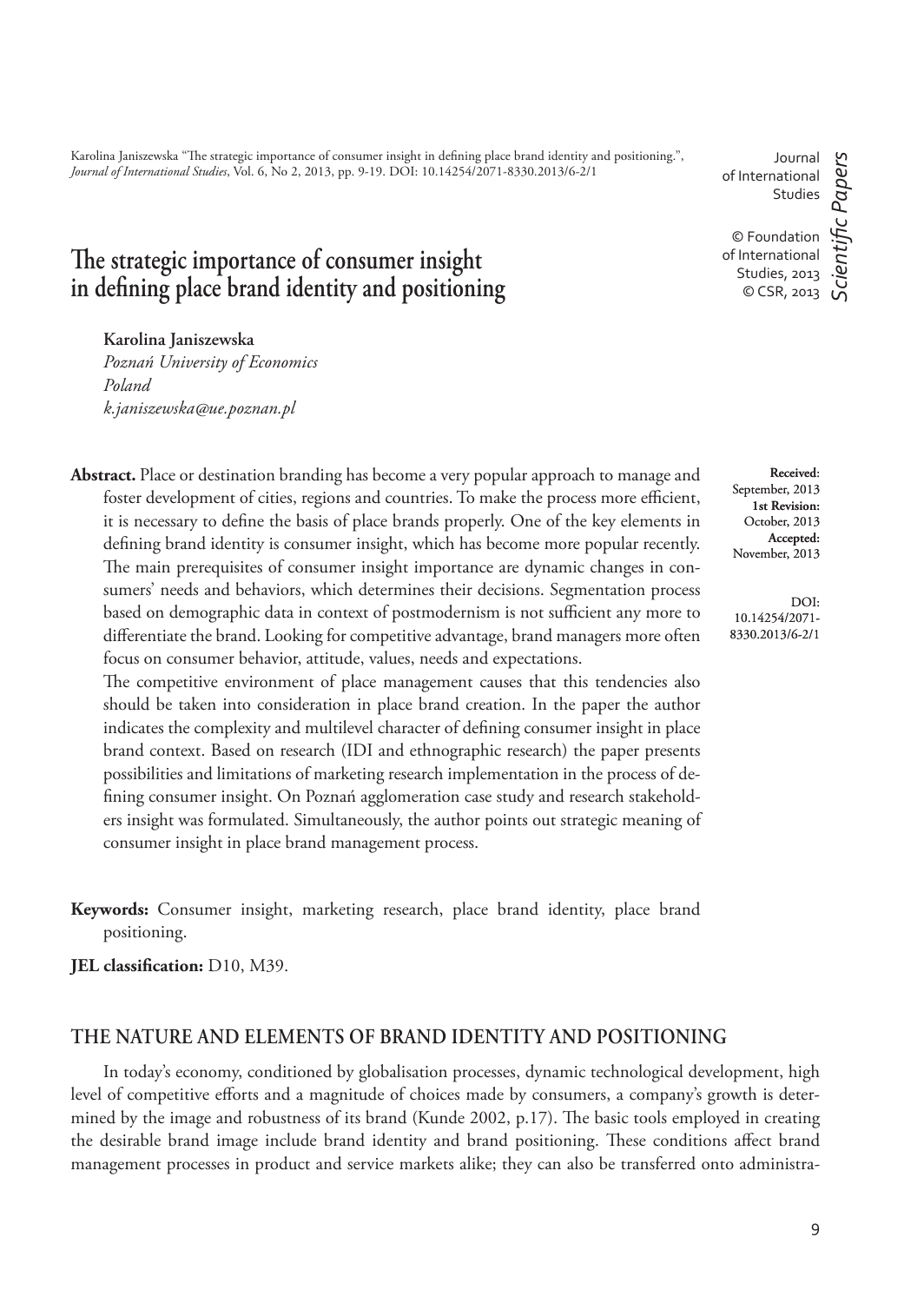tive units. The possibilities of applying the concept of brand management in administrative units have been largely discussed in literature on the subject (e.g. Matson 1994, Olins 2002; Kavaratzis 2004; Anholt 2005) with special emphasis placed on the competitive approach (Kotler & Gertner 2002). The scientific discussion revolves around various groups of stakeholders: investors, tourists, inhabitants, businessmen (Kotler & Haider & Rein 1993). At the same time, a fact is highlighted that place branding is most frequently adapted in a limited context i.e. the promotion context (Papadopoulos & Heslop 2002; Kavaratzis 2004; Parkerson & Saunders 2005; Anholt 2006). The concept's curtailed use may result from lack of materials introducing a holistic, strategic approach to the brand in the place context as well as non-existent materials presenting the application-related opportunities posed by tools and instruments useful in the brand management process that exceed the area of promotion.

As a result of globalization, the world is perceived as a single market where brands compete for the audience's attention. This holds equally true for countries, regions and cities which attempt to stimulate the inhabitants' and companies' involvement, intend to attract tourists, investors or students. For this purpose, they come up with various cultural, sports, business or scientific events in order to build place image and reputation owing to media coverage (Anholt 2009, p. 206). However, it is not possible to purposefully build up a desirable brand image without creating its identity or positioning the brand. This is of special importance to administrative units which may face management discontinuity attributed to the cycles of political elections. A definition of place brand identity and positioning ensures the efforts' cohesion. It is some sort of a guide verifying a location's activity areas and resulting in a cohesive brand image.

In general, positioning can be described as an activity connected with creating a clear and unique image of a brand in the minds of a target audience (Ries & Trout 1981; Woodward 1996; Nilson 1998). Ries & Trout (1981) argue that positioning is "a battle for the consumer's mind". In their opinion, positioning is the way a company wants customers to perceive, think and feel about its brand versus competitive entries. According to such a perspective brand positioning is highly subjective since it refers to the customer's individual perceptions. Davis (2000) perceives the notion of brand positioning in a similar way; in his opinion positioning is the place in consumers' minds that a brand wants to own. It has to be externally driven and relevant, it has to be differentiated from the competition and, most importantly, it has to be valued. Davis takes notice of the strategic significance of brand positioning as the basis for further decisions on brand management. He emphasizes the role of brand positioning for establishing effective communication with customers. The strategic significance of brand positioning has also been presented by Kotler (1994) who places positioning in his STP concept (Segmenting, Targeting, Positioning). Hence, positioning just like segmentation or the choice of the target group becomes the key foundation for defining a strategy for a brand. On the other hand, on top of the strategic significance of positioning for brand management, K pferer (1992) pinpoints that positioning is a process of emphasizing the brand's distinctive and motivating attributes in the light of competition. Keller (1998) emphasizes that arriving at the proper position requires establishing the correct point of difference (unique to the brand) and point of parity association (connected with the category, not necessarily unique to the brand). For Aaker, who focuses on tactical operations aimed at building strong brands, positioning is the basis for creating and implementing brand building programs. Finally, Temporal (2002) notes that positioning is vital to brand management because it takes the basic tangible aspects of the product and actually builds the intangibles in the form of an image in people's minds. The effect of the positioning process is defining the positioning statement which is a synthetic notion of the basic elements (Tybout & Calkins 2005).

On the other hand, brand identity as defined by the brand owner is a complex message sent out to prospects. Brand identity should define and precisely specify the meaning, intention and vocation of the brand (Kapferer 1992, Keller 1998). This message is by no means limited to the brand's promotion activ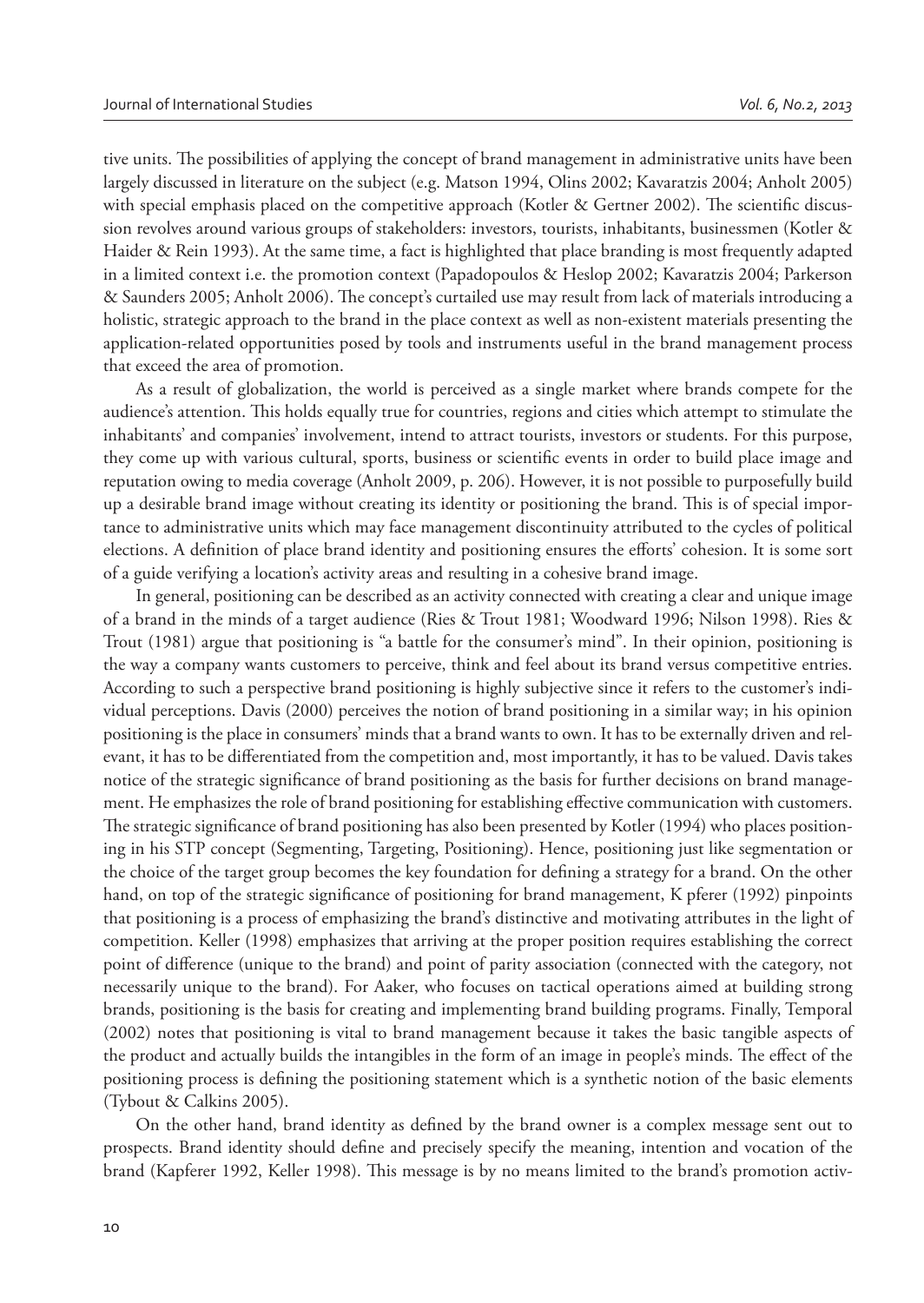ity; it is perceived as any efforts related to a brand and initiated by the brand which may be interpreted by broadly defined target groups. In this context, brand identity determines the strategy as well as the selection of marketing tools and means useful in executing this strategy. Brand identity communicated this way results in a subjective brand image (Tybout & Calkins 2005). While brand identity communicates precisely defined information to the audience, this data may be differently perceived by individuals. This stems from the differences in intellectual skills, interests and opinions of the target group. The audience has its own hierarchies of values and preference complying with the norms of the cultural environment in which they live.

Brand identity may be defined with respect to various models employed in practice: Kapferer's Prism of Brand Identity (Kapferer 1992), Brand DNA (Chapman & Tulien 2010), The Brand Code (Gad 2001), Bull's Eye. Irrespective of the adopted model, brand identity is established by means of key elements. These include brand values and brand identity, functional and emotional benefits provided by the brand to its users accompanied by the reason to believe. The basic goal of the brand identity models is developing relationships and bonds with the audience. This approach implies reference to psychological concepts in identifying brand identity when making use of personification methods.

In psychological concepts, human values and personalities are the most durable elements only slightly susceptible to changes in the environment and the situation. Values represent deeply-rooted opinions that certain behaviour is more desirable than other. Values often tend to form a structure referred to as a system of values and determine consumers' beliefs and behaviour (Rokeach 1973). Just like values, personality traits are of significant importance on a general level and are not affected by changes depending on the situation (Kassarjian 1971).

This applies to models of brand identity: brand values and personality should be durable and immutable. In long-terms, this ensures a brand's cohesive growth despite the changeable nature of the marketing environment or the administrative unit's potential. Well defined brand values and personality underlie its flexible growth without the risk of losing brand recognition or credibility in the consumers' minds. Therefore, they lay the brand's foundation when selecting the strategy, the marketing instruments and set directions for growth.

Brand identity and positioning tends to be analysed jointly (Kapferer 1992, Aaker 1996, Keller 1998, Gad 2001, Tybout & Calkins 2005, Chapman & Tulien 2010) because together they establish the frame of a brand's operation in all areas of its activity. Therefore, they are a useful tool for verifying the selection of activities and setting out the brand's growth directions. In this context, brand identity and positioning alike seem to be useful tools in managing an administrative unit which in its specificity touches upon many areas of activity. Diversity and multitude of directions adopted by an administrative unit pose a threat to its image. This is why defining brand identity and brand positioning is of key importance to the management process.

## **THE PLACE AND IMPORTANCE OF CONSUMER INSIGHT IN DEFINING BRAND IDENTITY AND POSITIONING.**

The process of defining the specific elements of brand identity and positioning should always start with reference to the target groups' needs, expectations and values including the competitive aspect and indicating the brand's category (Figure 1).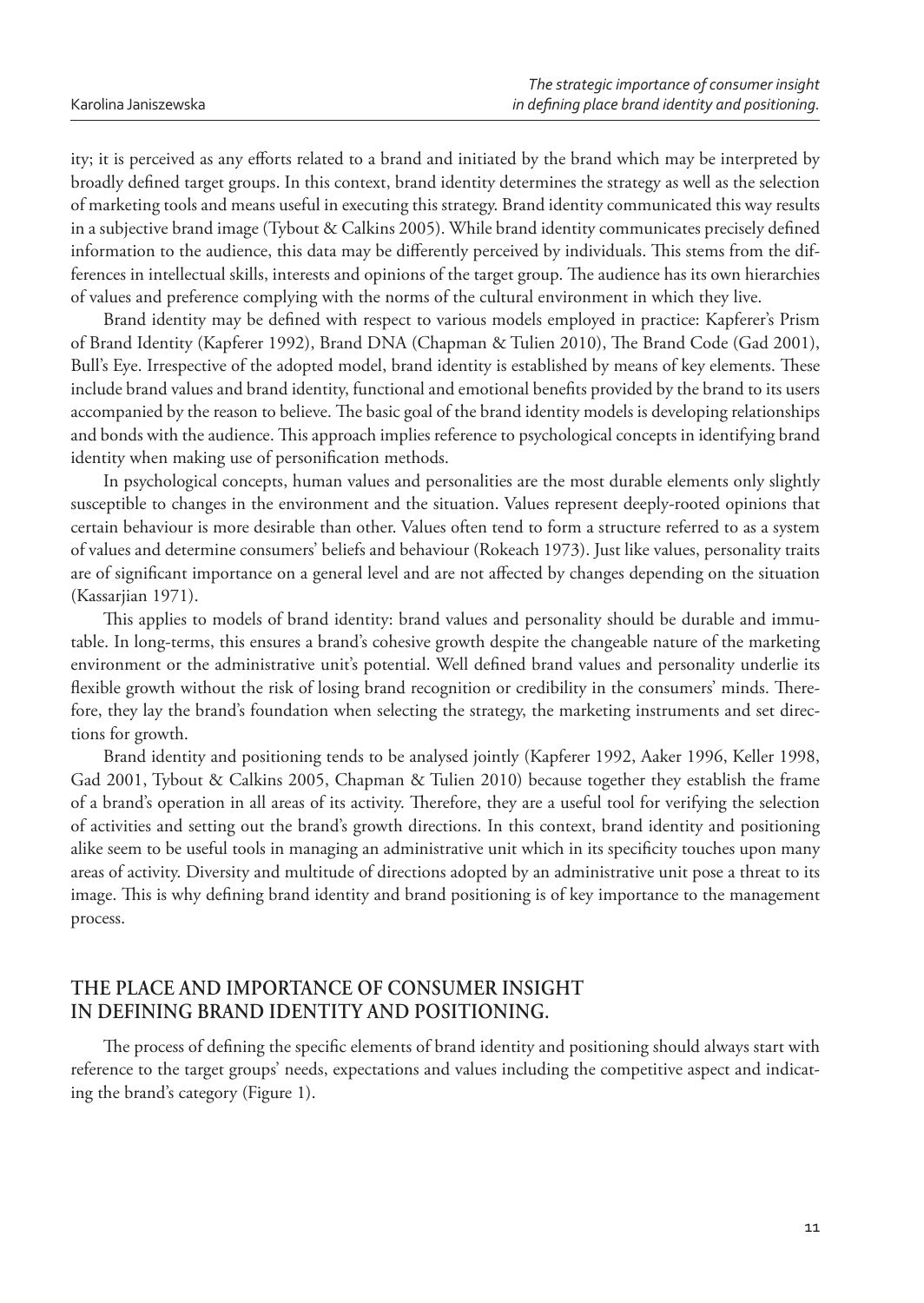

Brand identity and positioning



Consumer insight is defined as a synthetic description of attitudes, opinions and values preached by a brand's target group. Identifying consumer insight assumes the form of an individual utterance, most frequently in the form of a quotation. Insight can be discovered directly by listening closely to direct opinions of the target group or indirectly, by observing and analysing the group's attitudes and behaviour.

Despite the synthetic nature, consumer insight necessitates a deep relation with representatives of the target group and discovering genuine motifs behind their attitudes and behaviour. These motifs are affected not only by rational premises but quite frequently by emotions (Florin & Callen & Pratzel & Kropp 2007).

It is virtually impossible to define brand values if we fail to find out about values of importance to the audience in the context of the competitors' offers. A brand will only have potential to create its own strength and equity if the values it represents comply with values preached by the target group. Similar dependence determines brand identity which should refer to personality traits prevailing or in demand in the target group. In this context, finding out about your customers is of strategic importance to creating brand identity. This approach is in line with the basic assumptions behind the marketing concept focusing on identifying, defining and satisfying the needs of target groups (Kotler & Amstrong & Saunders & Wong 2002).

In identifying consumer insight, it is important to include the impact of the competitors and the brand's category. This is because target groups operate in a competitive environment which offers a large choice of alternatives. The magnitude of choice results from globalization and the consumers' affluence. Ironically, too broad a choice of brands lowers the satisfaction level and leads to anxiety, concern and uncertainty (Lepper 2000, Schwartz 2004). In this context, an in-depth analysis of the target groups' needs and expectations as well as their concerns may be an important source of inspiration when creating brand identity. These premises also relate to the operations of administrative units where the competitive aspect and the magnitude of choices is very topical.

Simultaneously, the need is indicated to step out of a brand's competitive context related to a direct reference to other, similar offers. Another important factor determining behaviour of target groups is exceeding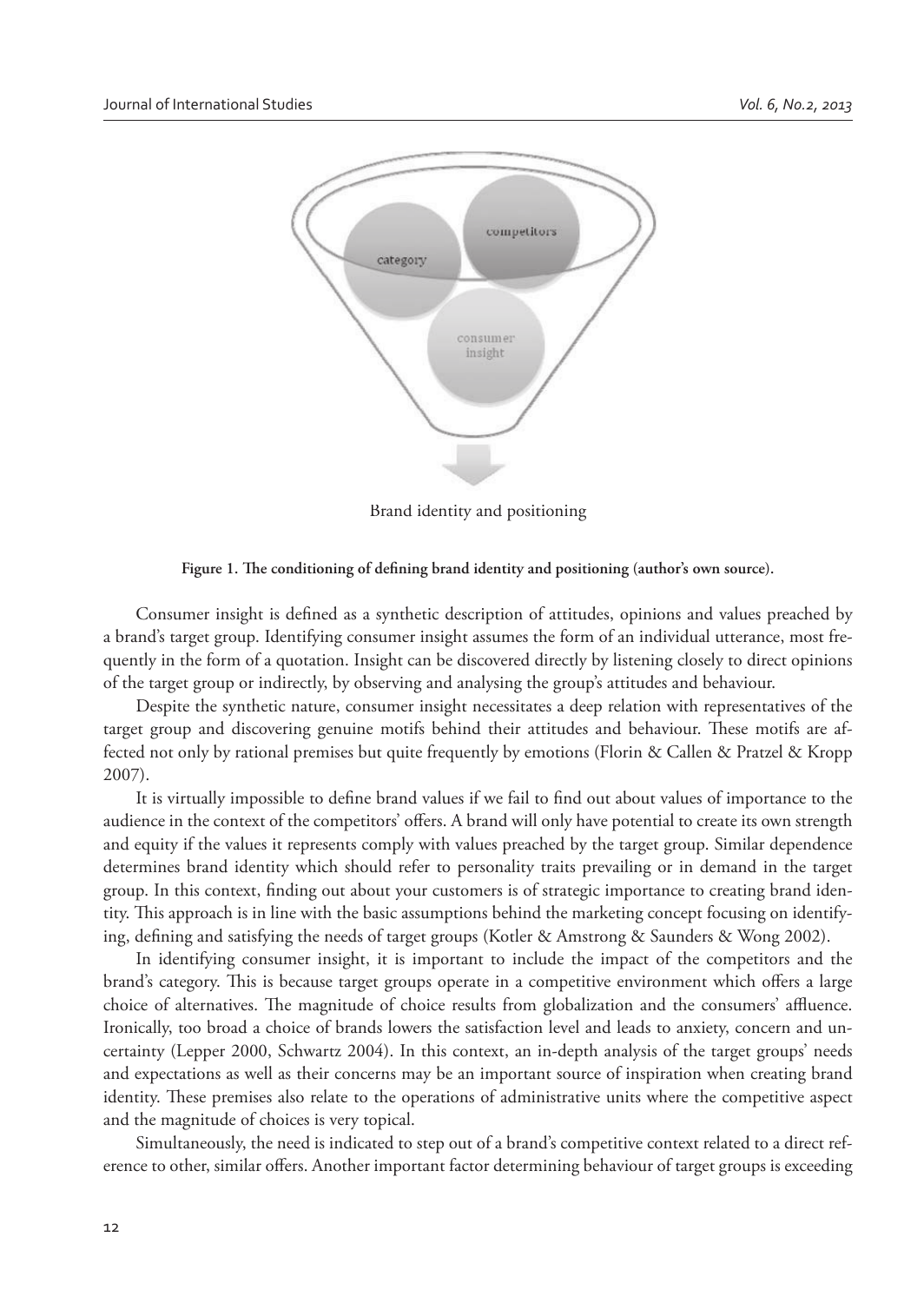the competitive aspect and inclusion of all possible modes of satisfying the target group's needs. Reference is made to the important change of the context in consumer behaviour with a "competitive context" to a "consideration context"(Florin & Callen & Pratzel & Kropp 2007).

An effective reach of the target group and satisfying its individualized needs contributes to building up a relatively stable competitive advantage (Aaker 1996). Therefore, finding out about the needs and motifs of behaviour is of strategic importance in brand management as it allows to design brand identity in line with the stakeholders' expectations. Brand affinity on the level of needs and values adhered to by the consumers is conducive for enhancing the brand's credibility in the audience's minds and builds up trust for the brand.

Contemporary research should focus on identifying the reasons behind stakeholders' behaviour to gain an important source of information useful in establishing brand identity and positioning.

## **THE OPPORTUNITIES AND LIMITATIONS OF USING MARKET RESEARCH IN IDENTIFYING CONSUMER INSIGHT**

Economic researchers and practitioners have no doubt whatsoever that research can be used in the brand management process, especially in defining brand identity and positioning. Where they may differ in opinions is the scope and form of research. The classical approach focuses primarily on finding out about the behaviour of the target groups in the process of selecting a brand. Therefore, brand awareness and recognition are broadly surveyed as is the brand selection process and image. However, it is crucial to ask not only who chooses what but predominantly why the target groups make specific choices.

Researchers and brand managers are also changing their attitudes to the scope of research. On top of the brand selection process, the stage of brand experiencing proves equally important. It determines the stakeholders' future attitudes towards the brand. Brand experience seems of special importance in the context of territorial brands. With relation to place brand, we cannot refer to brand consumption or use; the notion of brand experience is more adequate here. Feelings and the satisfaction level related to contacts with a place brand largely determines the brand's image. Brand experience may refer to the rational and the emotional alike. Especially reaching and discovering the emotional necessitates special research methods and tools.

When looking for consumer insight, it is imperative to apply special research procedures. Triangulation is of special importance here as a method intended to ensure higher research quality by limiting measurement error. In this case, triangulation usually relies on combining quantitative and qualitative methods. In the realm of quantitative research, it is recommended to adopt a nomothetic approach focused on surveying relatively large groups of people. This makes it possible to identify general behaviour and attitude patterns. It is assumed that groups of brand users are a collection of individuals sharing similar characteristics. However, quantitative research should always be complemented with qualitative (idiographic) research focusing on analysing human behaviour in in-depth studies of singular cases (Malim & Birch & Wadeley 1994).

In the context of looking for consumer insight, ethnographic research tends to play a special role. Ethnography is one of observation methods which has lately gained popularity in many research areas (Kelly & Gibbons 2008), also with reference to streamlining brand strategy. The chief method employed in ethnography is participant observation; it may be extended with in-depth interviews (typically IDIs) or an analysis of documents and reports covering bonds and relations with the brand. Ethnography represents a holistic approach and has an inductive nature i.e. general rules and patterns of consumer behaviour can be identified with respect to numerous individual observations. This method allows for an in-depth analysis of buyer behaviour (Babbie 2007) and therefore it may serve as a valuable source of information in looking for consumer insight. The major benefit of ethnographic research lies in that fact that it is conducted in the re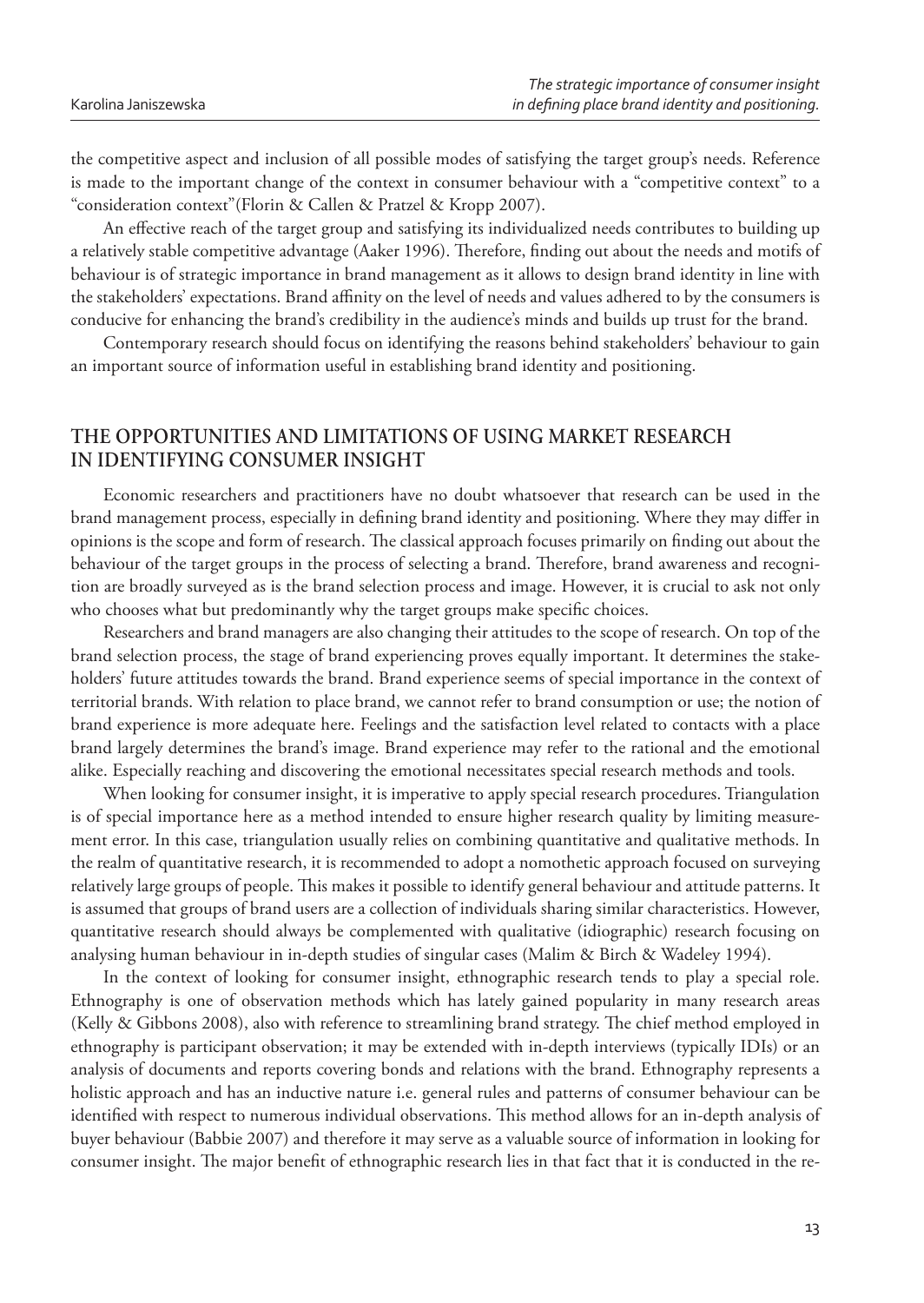spondent's natural environment by participating in his or her daily life. The researcher's direct and relatively long contact with the respondent is conducive for discovering spontaneous and frequently deeply buried motifs. Therefore, ethnographic research focuses on reaching the respondents' cognitive as well as affective sphere related to social and cultural mechanisms. Hence the research results tend to be more reliable and take into account buyer behaviour in a specific situation. At the same time, research conducted in the respondent's natural environment calls for the researcher's flexibility and creativity in selecting methods tailored to an individual case. The respective results are less systematized yet provide a picture of detailed conditionings of consumer behaviour (Flick 2010). The goal of ethnographic research is to use the collected information to identify a set of values, beliefs and characteristic attitudes of the target group (Angrosino 2010) and as such they are of special importance to consumer insight. An idiosyncrasy of ethnographic research is drawing conclusions with reference to triangulation, on the basis of numerous sources of information. However, the goal is not to achieve interpretation convergence but to generate diversified perspectives and contexts determining the target groups' behaviour. This way a relatively complete picture of attitudes, values and expectations of the brand emerges accompanied by the product category (Arnould & Wallendorf 1994). Ethnographic research also aims at explaining the way in which behaviours constructs are formed with reference to brand experience. Therefore, they go beyond the very process of brand selection and prove that experiencing a brand is a valuable source of shaping consumer attitudes (Florin & Callen & Pratzel & Kropp 2007).

The major flaw of ethnographic research is the high costs involved resulting from an individual and careful research process focused on a person. This type of research requires special skills from the researcher which is also reflected in the budget. Another threat is the high level of risk that the researcher will identify him or herself with the respondents. Quite frequently, learning about the consumers' needs, attitudes and motifs requires constant and direct contact with the respondents. Hence the researcher's involvement in the research process is very high which may lead to distorting the objective nature of observation, description and final conclusions.

Therefore in defining consumer insight the researcher's knowledge, experience and skills are key. A deep intrusion into the respondents' needs, values and concerns necessitates a creative approach and abstaining from mental clichés and highly structured research formulas. In this context, psychological and sociological knowledge is of importance together with practical use thereof as well as flexibility and empathy in the research process. A researcher should be intuitive, empathic and sensitive in the communication process. These traits combined with his or her knowledge should result in a higher level of ability to ask non-standard, outof-the-box questions (Karwowski 2004).

The need of applying such in-depth and comprehensive research combining various techniques and methods in defining consumer insight results from the consumers' poor self-awareness. Disclosing hidden motifs behind choices, values and attitudes requires the triangulation method.

In the search for consumer insight perceived as a comprehensive effort aimed at defining a target group's key needs, attitudes and expectations it is emphasized that it is a multi-stage process of discovering rather than creating reality. This process aims at a better and deeper picture of the target group not only in the context of a specific brand but also with respect to the respective product category and to the competition.

In the process of defining brand identity with respect to consumer insight, one should pay attention to the threats related to excessive value attached to the importance of attitudes and needs. Sometimes, looking for consumer insight absorbs more of managers' attention than devising the very brand strategy. Too much importance attached to this concept may also lead to copying clichés in the consumers' minds while defining brand identity is a creative process requiring a creative approach and inclusion of other aspects of the brand environment.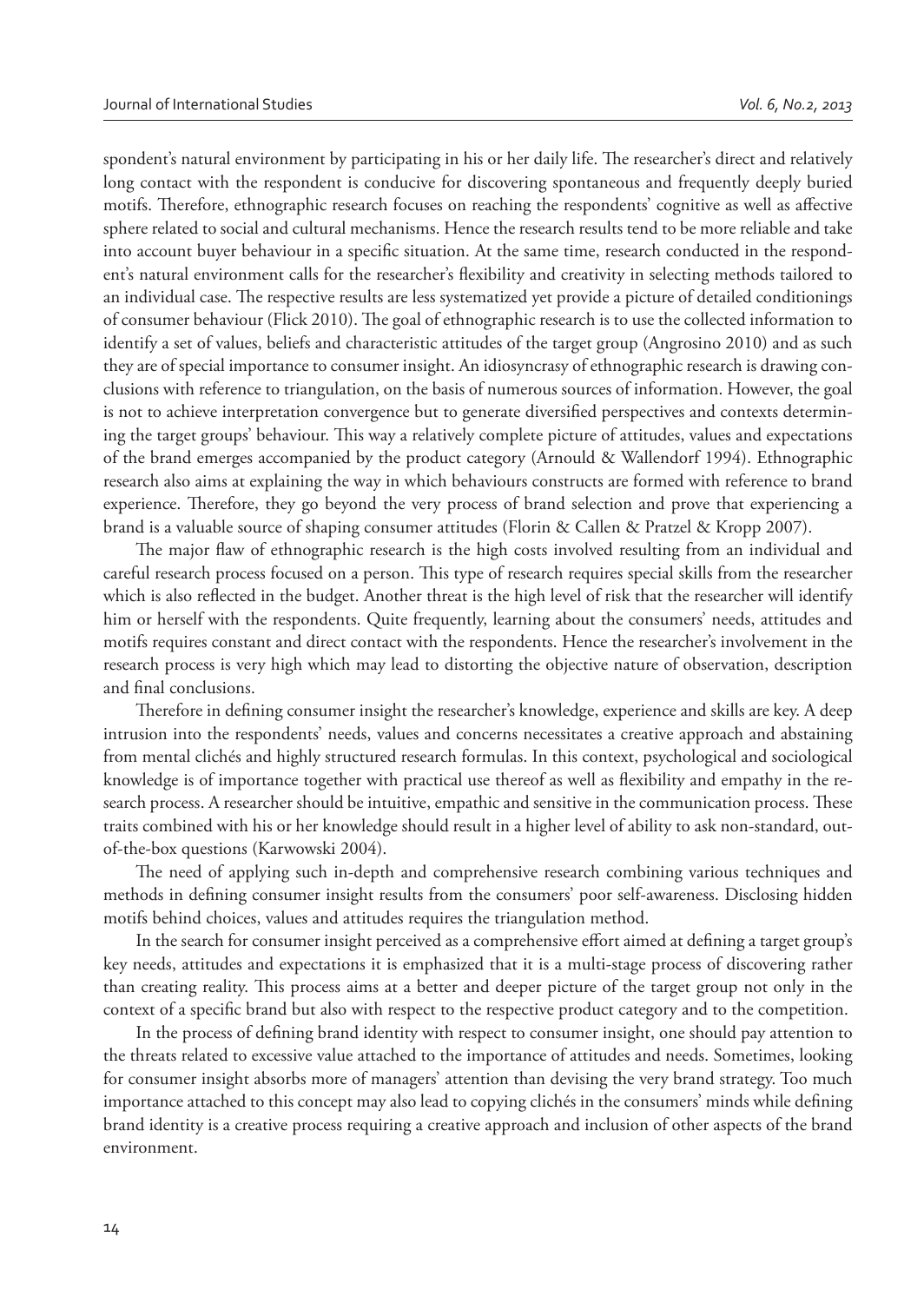## **THE RESEARCH METHODOLOGY AND FINDINGS**

The research and analyses revolve around the Poznań metropolis: one of the biggest urban concentrations in Poland. In recent years in Poland, big cities have created common development policies and plans which concern, among other things, public transport, communal economies, social services and shared promotion. This is also the case of the city of Poznań, which, along with its neighbouring communes, is part of the Poznań Agglomeration. The city of Poznań, the Poznań District, the communes of the Poznań District (17 directly neighbouring communes) decided to establish the Poznań Agglomeration in May 2007. Initially it operated as the Agglomeration Council, a platform of cooperation between the agglomeration communes' authorities. At a subsequent stage, three other communes (not directly attached to Poznań) joined the Council. That year, a formal body (the Poznań Metropolis Association) was established. It is worth indicating that despite work in progress, the law applying to establishment of agglomerations has not been codified. As a result, Polish cities resort to bottom-up initiatives to set up such associations while the notions of agglomeration and metropolitan area are used interchangeably.

The Poznań Agglomeration is one of ten agglomerations set up in Poland since 2005. They are referred to by various names: a partnership agreement, a metropolitan area, an agglomeration, a metropolis and a metropolitan transport association. All these entities comprise of a big city (either a metropolis or sometimes 2 cities as is the case of Polish associations) and the area of their impact. By definition, such areas are highly developed and enjoy high concentration of key metropolitan functions. These areas are factors triggering growth of production, the job market, innovations, technology as well as the social and cultural life.

A new administrative unit needs to be positioned in a context of marketing activity and calls for its identity to be defined. Identification of the target groups' consumer insight serves as a starting point in defining a place's identity. To this end, qualitative research has been conducted in order to define brand values and brand identity. Five major target groups have been identified: residents of the city, residents of the agglomeration's communes, investors, tourists and students. At the same time it has been assumed that at the stage of shaping place brand identity, the priority target groups include residents of the Poznań city and residents of the agglomeration's communes as these groups' identities and involvement create a place's image with reference to the remaining target groups. As part of the priority groups, the 2013 Individual Depth Interview (IDI) was conducted in September (12 interviews in each group) coupled with ethnographic research: the respondents were accompanied in their daily activities while they expressed their attitudes and opinions about daily life in the Poznań metropolis (3 ethnographic surveys in each group).

The interviews and the ethnographic research in the groups of residents of the Poznań city and residents of the agglomeration's communes indicate a relatively strong awareness of the interdependence and benefits resulting from operating as part of a larger entity (an agglomeration). Respondents in both priority groups definitely indicated problems related to the agglomeration's integration as a homogenous entity. These problems pertained primarily to communication and transport. A need was also voiced to enhance access to information about the city's offer and, most importantly, the offer of the agglomeration's communes. Residents of Poznań city are especially expectant of ready-made, comprehensive suburban products created for them.

Most frequently, residents of Poznań city indicated the recreational potential of the agglomeration's communes. Another indication pertained to lower accommodation costs which are of key importance to young people. Costs were topped with higher life quality resulting from more exposure to nature and pace of life slower than in the city. Single respondents put forward arguments related to opportunities of business growth accompanied by identification of its limitations within a city.

On the other hand, residents of the agglomeration's communes definitely emphasized the benefits of living in the vicinity of a large city. They appreciate satisfaction with their lives; inhabitants of the agglom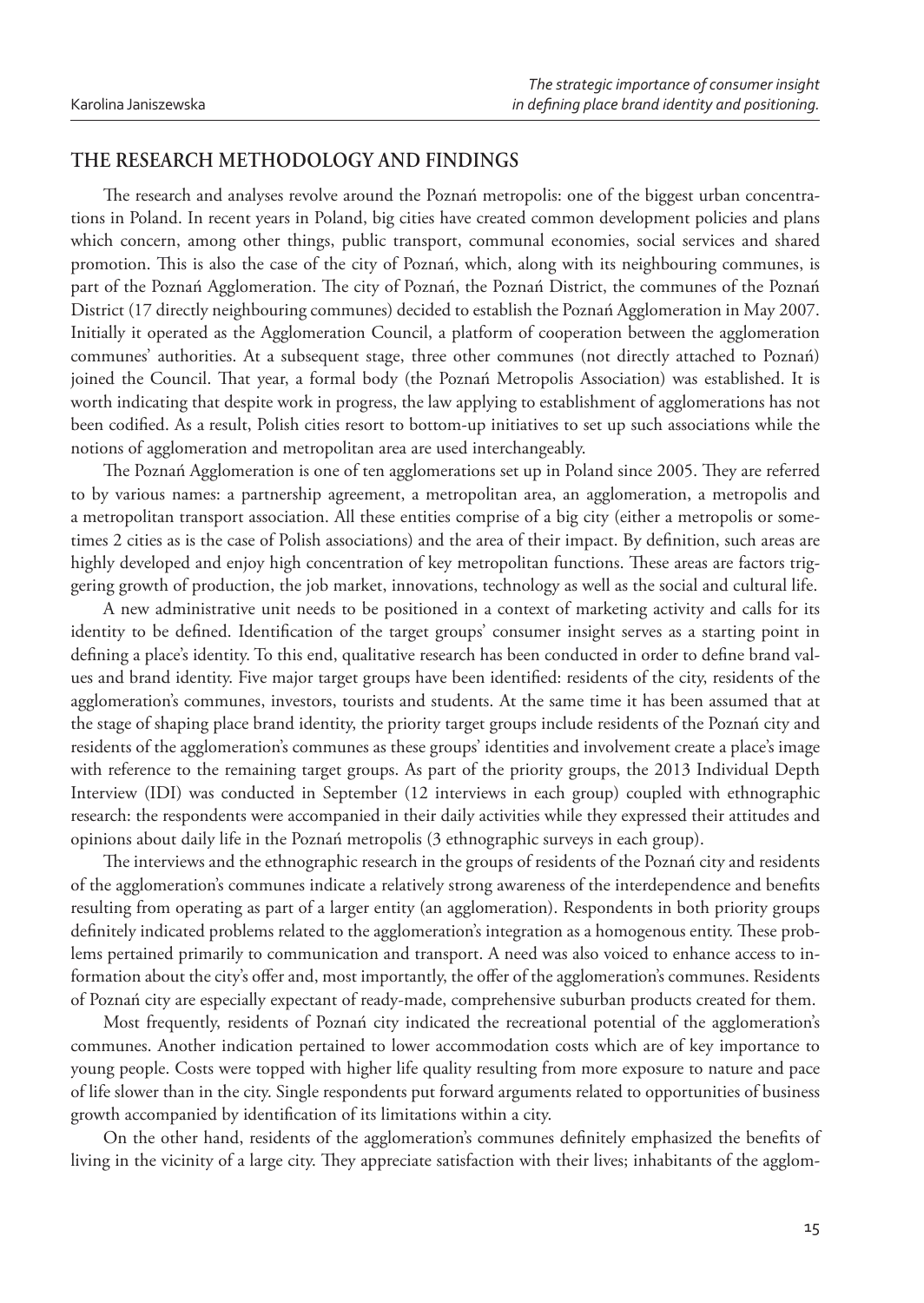eration's communes tend to say that "returning home from the city is like coming to another world", "a weekend is like a short holiday". At the same time, they indicate the city's potential in the realm of education (most respondents drive their children to schools in the city) and the shopping offer ("we always do big shopping in Poznań as the choice is better there"). The respondents also indicated the benefits of access to cultural offers (cinemas, theatres, music halls, concerts). However, this benefit is in the category of potential opportunities only. In-depth questions about the respondents' actual attendance in cultural activities indicated that they chose to take advantage of them less frequently than twice a year.

 With reference to the results of the research, universal consumer insight has been established for each group. Presentation of the insights in the form of quotations allows for a better and more empathic understanding of the target groups' needs, values and feelings (Table 1).

Table 1

| Residents of the city                                                                                                                                                                                                                                                                                                                                                                                                                                                                                                                                                                                                                                                                               | Residents of the agglomeration's communes                                                                                                                                                                                                                                                                                                                                                                                                                                                                                                                                                                                                    |
|-----------------------------------------------------------------------------------------------------------------------------------------------------------------------------------------------------------------------------------------------------------------------------------------------------------------------------------------------------------------------------------------------------------------------------------------------------------------------------------------------------------------------------------------------------------------------------------------------------------------------------------------------------------------------------------------------------|----------------------------------------------------------------------------------------------------------------------------------------------------------------------------------------------------------------------------------------------------------------------------------------------------------------------------------------------------------------------------------------------------------------------------------------------------------------------------------------------------------------------------------------------------------------------------------------------------------------------------------------------|
| I appreciate living in a big city but I am aware that the qual-<br>ity of my life depends also on the potential and opportuni-<br>ties offered by the surrounding communes: recreation areas,<br>business opportunities, accommodation – the price and<br>quality ratio etc.<br>For me to fully make use of the place's benefits, I would<br>like to have access to information about the local attractions<br>and modes of spending free time. However, the offer itself<br>is not enough; I would like the idea to be well thought and<br>holistic so that I don't need to worry about anything.<br>The most important thing is enhancement of traffic condi-<br>tions to eliminate traffic jams. | I live a quiet life in a small commune but I am aware that<br>the proximity and the potential of a big city improves the<br>quality of my life: the cultural and educational offers.<br>business standards, the shopping offer.<br>Poznań offers more jobs and better wages.<br>I always shop in Poznań. I don't mean daily shopping but<br>planned shopping; the choice is bigger and the shopping<br>conditions are better.<br>What I dislike most is commuting with traffic jams. This<br>is the worst moment; but when I get home I feel that the<br>entire pressure is gone.<br>A weekend spent at home out of the city is like a short |
|                                                                                                                                                                                                                                                                                                                                                                                                                                                                                                                                                                                                                                                                                                     | holiday.                                                                                                                                                                                                                                                                                                                                                                                                                                                                                                                                                                                                                                     |

Examples of *stakeholders' insights* into the Poznań agglomeration based on research findings (IDI and ethnographic research).

# **CONCLUSIONS: APPLYING THE CONCEPT OF CONSUMER INSIGHT IN THE PLACE BRAND AREA**

In order to adapt this concept to place branding, we need to redefine the terms. In the context of administrative units, consumers are replaced with various groups of brand stakeholders. It is therefore justified to replace the notion of "consumer insight" with "stakeholder insight".

Moreover, by definition administrative units operate simultaneously with numerous target groups in mind. This aspect largely determines the definition of brand identity and positioning in order to reflect various stakeholders' needs and expectations. The number and complexity of insights depends on identifying target groups relevant to an administrative unit. It is assumed that the more extended the unit, the more groups of stakeholders interested in the unit's offer. The groups can be arranged in a hierarchy with respect to their importance, highlighting primary groups (of biggest importance) and secondary groups (of secondary importance). This hierarchy may change as the strategic goals change.

In the case of a place brand, opinions of the target groups' representatives which are at the same time the consumer insight tend to be more extended. This results from the complex nature of the brand perceived and experienced on many levels with various points of reference included. At the same time, roles tend to overlap within the target groups. This means that an inhabitant may be an investor and a businessman at the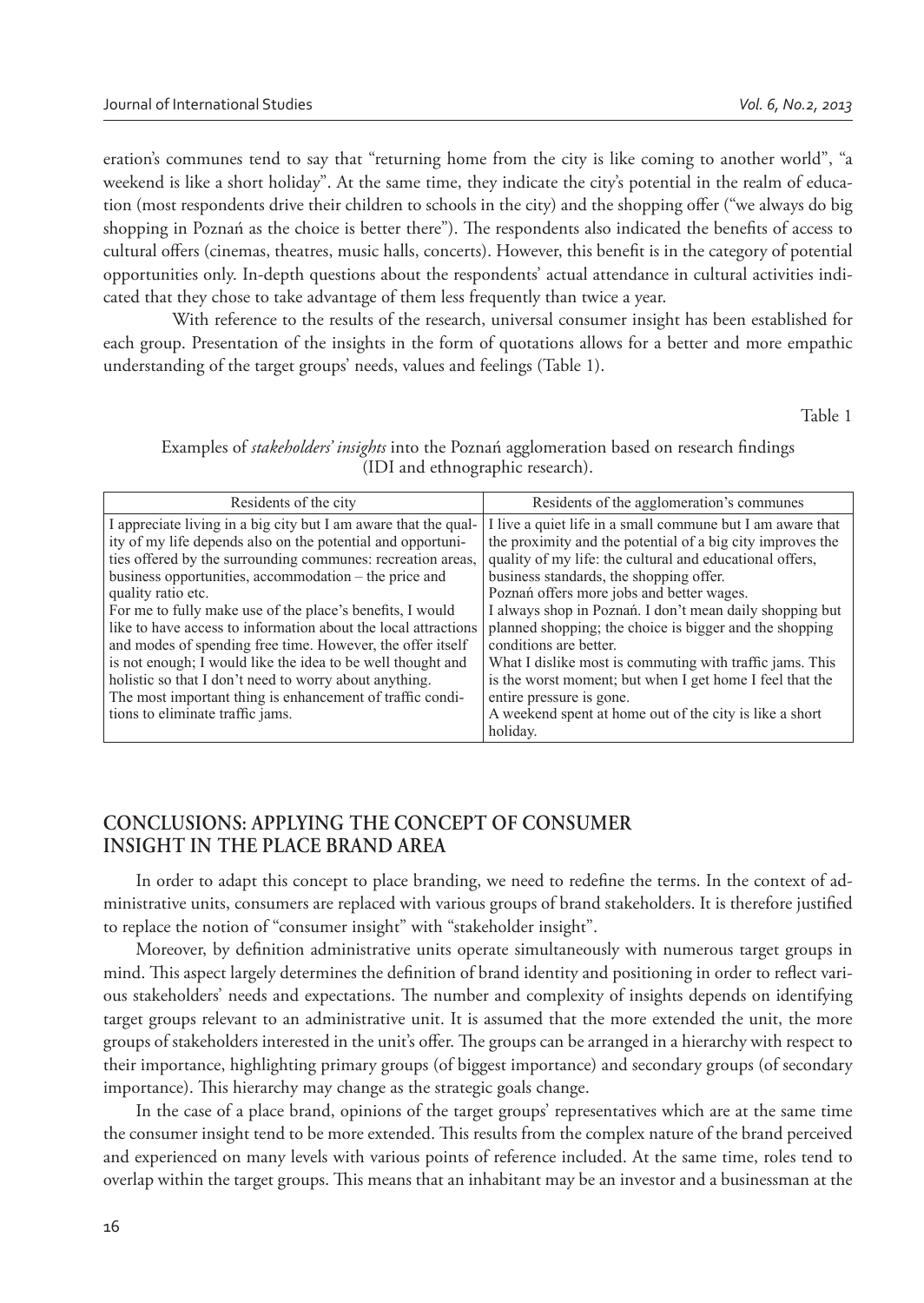same time. His or her attitudes and expectations of the place brand may vary depending on the role he or she performs while the sphere of values remains unchanged.

The multitude and importance of the stakeholders group should be regarded in the process of building up place brand identity and positioning. The process requires extension and inclusion of extra stages of activity. This is another area necessitating changes in implementing the concept of consumer insight. In asimplified model adapted for place brands, 5 major stages of the process are postulated (Figure 2).



Figure 2. Stages of defining brand identity and brand positioning with reference to consumer insight.

Stage 1 consists in looking for individual stakeholders insights for specific, pre-determined target groups. This stage is the most time-consuming and labour-intensive one as it requires lots of experience and skills to select the collected and analysed materials. The more target groups the more complicated and complex the process of looking for stakeholders insights.

Subsequently, elements of identity and positioning are defined with respect to every utterance presenting the audience's values, attitudes and opinions. Specific elements of identity and positioning are analysed in order to find similar areas that would lay the foundation for identity. This analysis should result in defining elements of brand identity and positioning shared by all target groups. Achieving coherence at this stage determines transparency and legibility of brand identity and makes it possible for an administrative unit to pursue a uniform positioning strategy. The uniform approach has its big advantage in one clear integral picture with the highest level of place brand synergy resulting in its high level of influence (Florek & Janiszewska 2011). One should ensure, however, that the common elements are of significance to the target group and differentiate against the competitors. Failure to identify common elements may be a premise for pursuing the strategy of exclusive or interrelated positioning. The process is complete when brand identity is defined with respect to the available methods and the positioning thesis put forward.

To sum up, in order to establish brand identity and positioning it is necessary to correctly define the values, attitudes and needs of the target groups included into the stakeholder insight. A comprehensive use of the available research methods (quantitative and qualitative alike) is a prerequisite for correct identification of consumer insight. In the process of defining brand identity, research based on ethnographic methods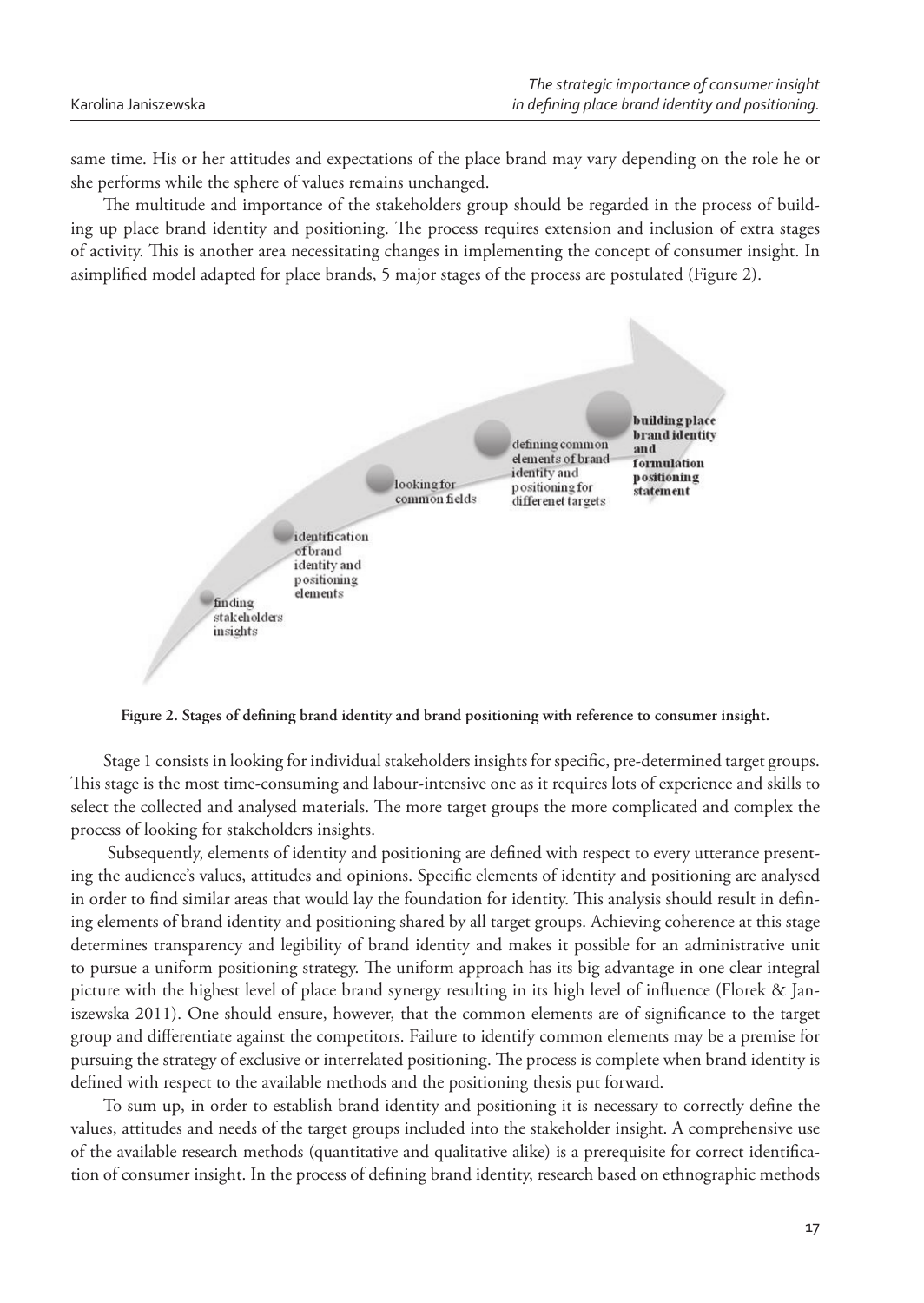prove especially useful. The same principle applies to in-depth qualitative studies exploring the target groups' lifestyles and referring to the brand experience. Ethnographic methods applied in anthropology seem to be a particularly valuable source of information for administrative units. Research into brand identity and positioning based on the results of surveys conducted on the target groups makes the concept of place brand more credible and therefore has a bigger potential in creating brand equity. At the same time, researchers indicate the limitations accompanying this concept stemming from the large number and diversity of place brand's target groups. The research methods presented in this article can be used; however, full-scale application thereof with reference to a wide spectrum of target groups necessitates considerable financial investment. Moreover, while designing research and analysing its results involves experience and competence, administrative units have not developed yet the right skills in implementing the place brand concept which is not applied on a large scale. These limitations can be overcome by resorting to a hierarchy of target groups. Undoubtedly, the concept of stakeholder insight deserves attention in the context of a global, competitive and changeable environment as the basis for establishing place brand identity and positioning. Profound knowledge of the target groups results in a better understanding of them and more complete satisfaction of their needs resulting from deeply-rooted motivation which in turn enhances the competitive position.

#### **REFERENCES**

Aaker, D. A. (1996), *Building Strong Brands*, New York: The Free Press.

- Angrosino, M. (2010), *Badania etnograficzne i obserwacyjne*, Warszawa: Wydawnictwo Naukowe PWN.
- Anholt, S. (2005), *Brand New Justice*, Oxford: Elsevier Butterworth-Heinemann.
- Anholt, S. (2006), Editorial. Why brand? Some practical considerations for nation branding, *Place branding*, 2 (2).
- Anholt, S. (2006a), Branding places and nations. in *Brands and branding*, London: Profile Books Ltd.
- Arnould, E. J. & Wallendorf, M. (1994), Market-Oriented Ethnography: Interpretation Building and Marketing Strategy Formulation, *Journal of Marketing Research*, 31.
- Babbie, E. (2007), *Badania społeczne w praktyce*, Warszawa: Wydawnictwo Naukowe PWN.
- Berner, A. & Van Tonder, C. L. (2003), The Postmodern Consumer: Implications of Changing Customer Expectations for Organisation Development, *Journal of Industrial Psychology*, 29 (3).
- Chapman, C. & Tulien, S. (2010), *Brand DNA. Uncover Your Organization's Genetic Code for Competitive Advantage*, Bloomington: iUniverse.
- Davis, S. M. (2000), Brand Asset Management. Driving Profitable Growth Trough Your Brands, San Francisco: Jossey-Bass Inc.
- Grundey D., Branding Strategies During Economic Crisis: Avoiding the Erosion, *Economics & Sociology*, Vol. 2, No 2, 2009, pp. 9-22.
- Flick, U. (2010), *Projektowanie badania jakościowego*, Warszawa: Wydawnictwo Naukowe PWN.
- Janiszewska K., Florek M. (2011), Możliwości i ograniczenia pozycjonowania marek terytorialnych. in *Innowacje w marketingu i handlu*, Wydawnictwo Poznań: UEP.
- Florin, D. & Callen, B. & Pratzel, M. & Kropp, J. (2007), Harnessing the power of consumer insight, *Journal of Product & Brand Management*, 16 (2).
- Gad, T. (2001), *4-D Branding*, London: Prentice Hall.
- Kall, J. (2001), *Silna marka*, Warszwa: PWE.

Kapferer, J. N. (1992), *Strategic Brand Management*, New York: The Free Press.

Karwowski, M. (2004), Poszukiwanie consumer insight jako działalność kreatywna. Perspektywa psychologii twórczości, *Konferencja Polskiego Towarzystwa Badaczy Rynku i Opinii*, Wisła.